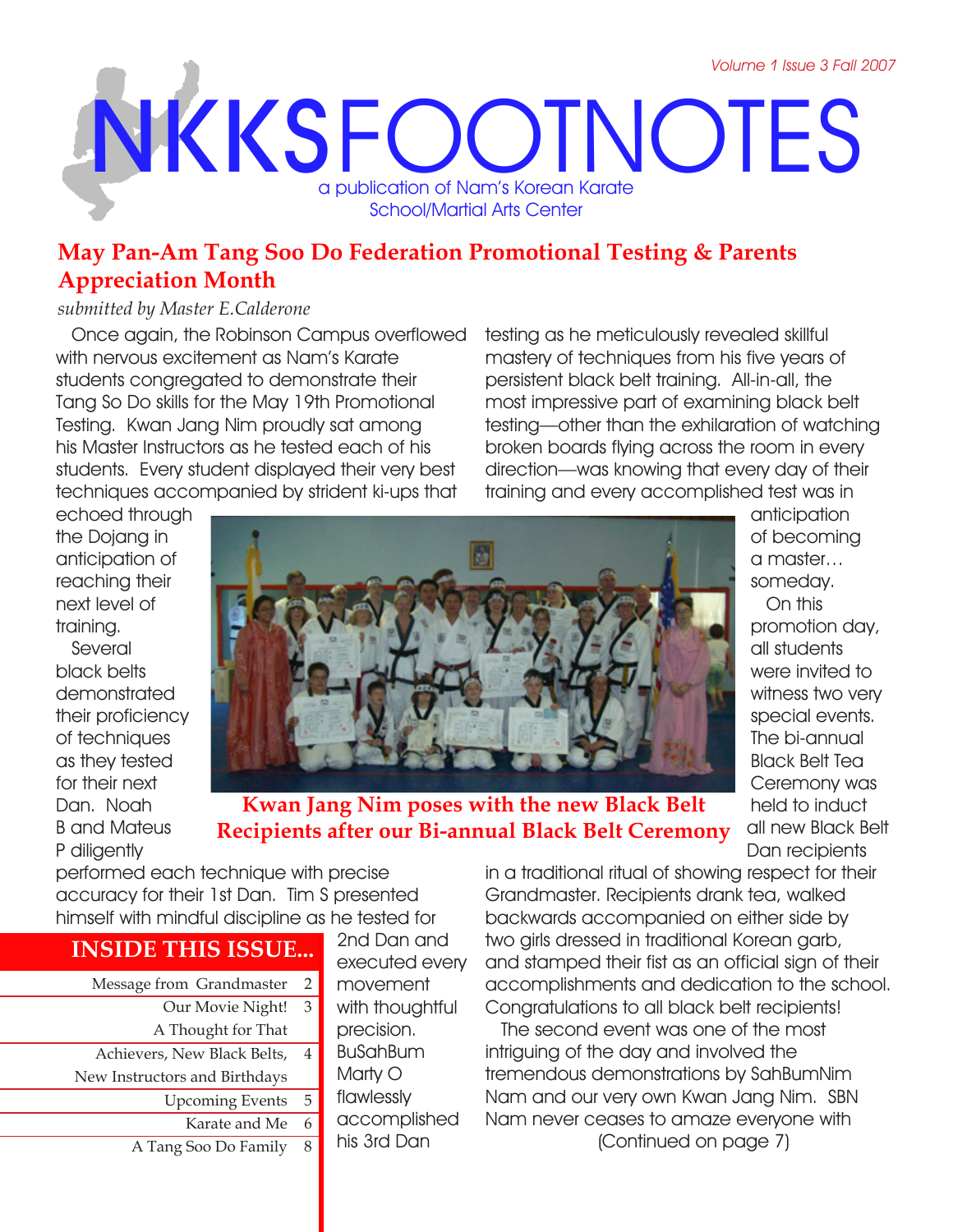## **NKKS** FOOTNOTES **A Message from GRANDMASTER TAEK HO NAM**



**Grandmaster Taek Ho Nam**

Summer is finally here, and everyone is busy with new activities and hectic schedules. I want to remind everyone that maintaining your training during the summer, however hectic your schedule may be, is very important. As I continue to update our curriculum to make summer training more fun, my motivation comes from seeing my students attending class. With that said, we are initiating our summertime uniform change and outdoor training! I would also like

to take this time to thank all my dedicated students for their continued support and hard work.

This is a good opportunity to reinforce to everyone why it is important to train at a school that values tradition and teaches true Martial Arts rather than a fighting method. As many of you know, our curriculum is based upon the traditional Tang Soo Do. The philosophies and techniques are those of the ancient Hwa Rang Do Warriors.

The Martial Arts is a code of honor which students are expected to live by. It does not represent violence or aggression. By definition, Martial Arts is the way of peace-making or the way of self-defense. It is the basis from which you are expected to build your knowledge to become a compassionate, courageous, and trustworthy individual. It is built on the student's loyalty to his art, school, and his Master Instructor. Without this true dedication, it is like a lost person being without a family.

The Nam Family Tree is rich with very influential Martial Artists, which includes myself; Grandmaster Y.U. Min, my Master Instructor; and Great Grandmaster Hwang Kee, the founder of Tang Soo Do, just to name several. As we continue our training, we are directly linked to these very important Grandmasters and many more! You should be proud of your Family Tree and know that as you continue your training, you continue the Nam's Tang Soo Do Family Tree.

As you gain experience and continue to study the Martial Arts, it will become apparent how important it is to learn basic skills, techniques, and control. This ability comes only with time and proper training. You cannot obtain it any other way. If you are not taught correctly from the start, it makes no difference how hard you train or how good your intentions are. The physical part is only one aspect of the total picture. Becoming a true Moo Do In encompasses much more.

for  $f \cdot f$ 

**NKKS** Footnotes A Publication of Nam's Korean Karate School / Martial Arts Center

> 256 Washington Rd., Mt. Lebanon, Pa 15216 (412) 344-5557

5444 Steubenville Pike Robinson, Pa 15136 (412) 787-9895 Fax (412) 787-9895

3131 Millers Run Rd. Cecil, Pa 15321 (412) 901-6890

#### www.namskoreankarate.com

E-mail: namskoreankarate@ gmail.com

**Founder and Publisher** Grandmaster Taek Ho Nam

> **Executive Editor** Master Hans H. Nam

**Production Editor** Master Brenda Calderone

> **Production Editor** Master Tony Tresky

> > **Copy Editor** Lisa Over

**Design / Printing** Heather Arbuckle

© 2007 T.H. Nam's Korean Karate School / Martial Arts Center. All rights reserved.

congratulations!

to **Lisa Over** our new Copy Editor!

**TANG SOO!**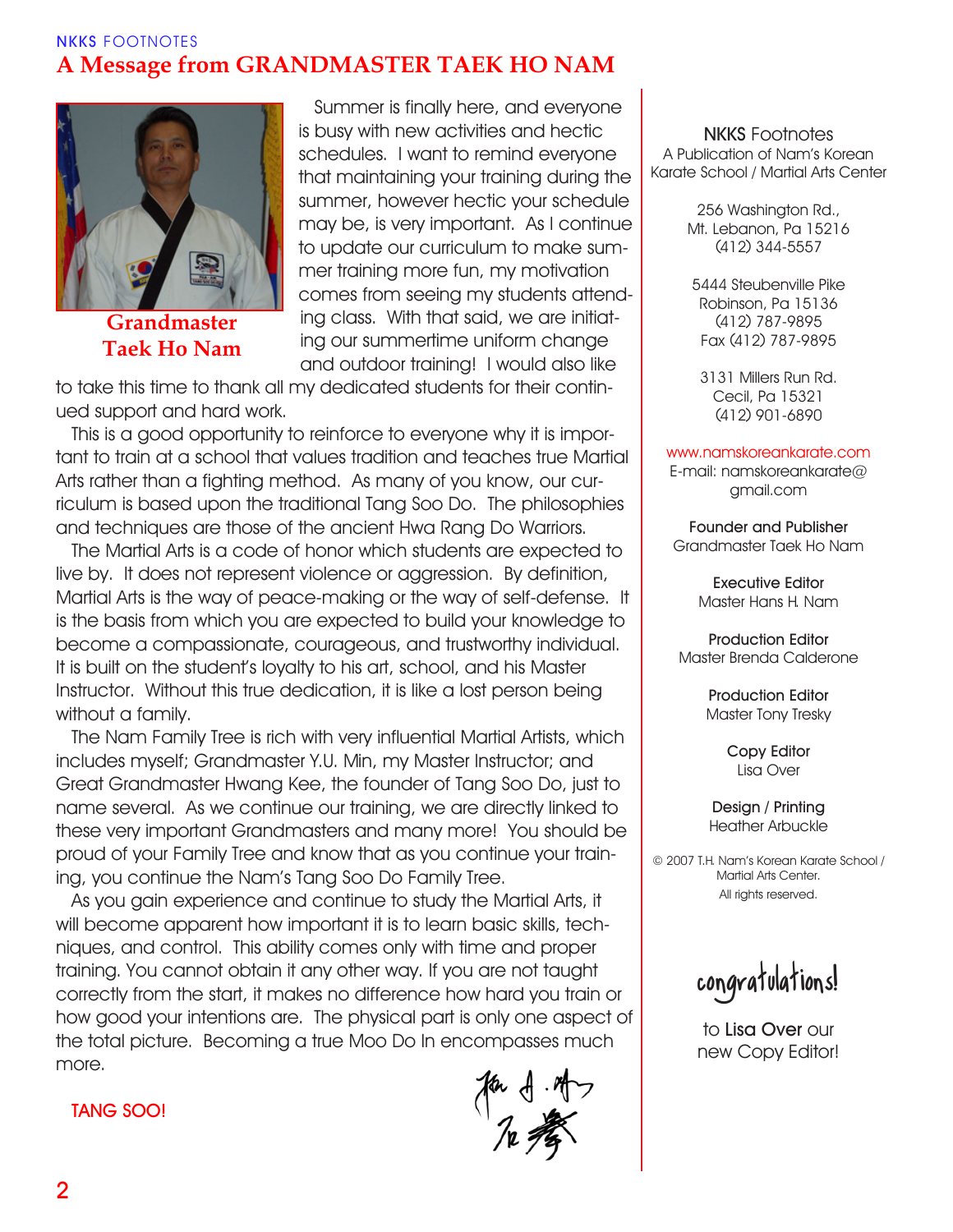## **Our Movie Night!**

*by Susan D. (Acting KPA Chair)*

The price is right. A free show, inexpensive refreshments or bring your own, fun and games afterwards. No, I'm not talking about a game or sporting event. What I am describing is our Movie Night. A place where parents can enjoy quality family time with their children or be children-free for a few hours.

I attended two out of the first three movie nights. The atmosphere was casual and relaxed, where movie-goers could snuggle with their own blankets, pillows, and stuffed animals. Following the



movie, the children enjoyed playing "Krab Soccer," "Karate Ball," and dodge ball.

We welcome movie suggestions and loans. Movies shown are G to PG rated. PG-13 will be considered with approval from KPA chair, co-chair, and all the KPA members.

If you have any questions regarding movie night, please contact your campus manager or send a message on the KPA email list.

#### **A Thought for That:** "I am the BEST Martial Artist!" *by Master H.Nam*

I find myself sitting at home watching a movie on TV. It is an action movie. I used to ask myself, "If I was ever to face this guy, could I beat him up?" I have dedicated my life to the Martial Arts; does this mean that I shouldn't be asking these questions? Many of my friends sometimes ask me, "If John and you were to fight, who would win?" I would reply, "if we were friends, we would never have to fight."

I was recently approached by a student/parent, Ty, who enlightened me about a conversation his son, Alex (also a student), had with some friends.

"Hulk Hogan can beat up your karate teacher!" one friend said.

"NO WAY! SahBumNim can beat up anyone!" Alex replied.

During my childhood, I recall only two instances when my Martial Arts skills were absolutely necessary. Growing up, kids were aware that my father owned karate schools and that I took Martial Arts, and many wanted to test my limits. I've learned to give many verbal warnings before using physical action. I remember being in the locker room when a kid decided to push me until I gave into his bullying. In the end, after multiple warnings to just walk away, he attempted to push me again. I instinctively swung him around and pinned him against the wall.

I often sit and think about these instances. I wonder, if I were less patient, who and where would I be today? There comes a time when enough is enough, and it's time to "walk the walk." Today, I have had a few minor incidents of people attempting to "push my buttons" and force me into an action that, in today's age, I could get sued over. I am very confident in myself and the Martial Arts skills that I possess. I am confident enough to feel that I can defend myself against anyone that may come my way.

But is this enough?

Even if I was able to defeat every single fighter of any style, would that mean I was the "BEST" Martial Artist in the world? My father taught me that knowing Martial Arts isn't a reason to use it. I have a responsibility to know and understand when and where it is acceptable to use karate. All along, I've known that Martial Arts should be used to help—not hurt. Seeing my father instill loyalty, dedication, hard work, discipline, and selfdefense into his students and teaching this same philosophy to my students has taught me many things.

I have read many philosophy books and seen many action movies. [Continued on page 5]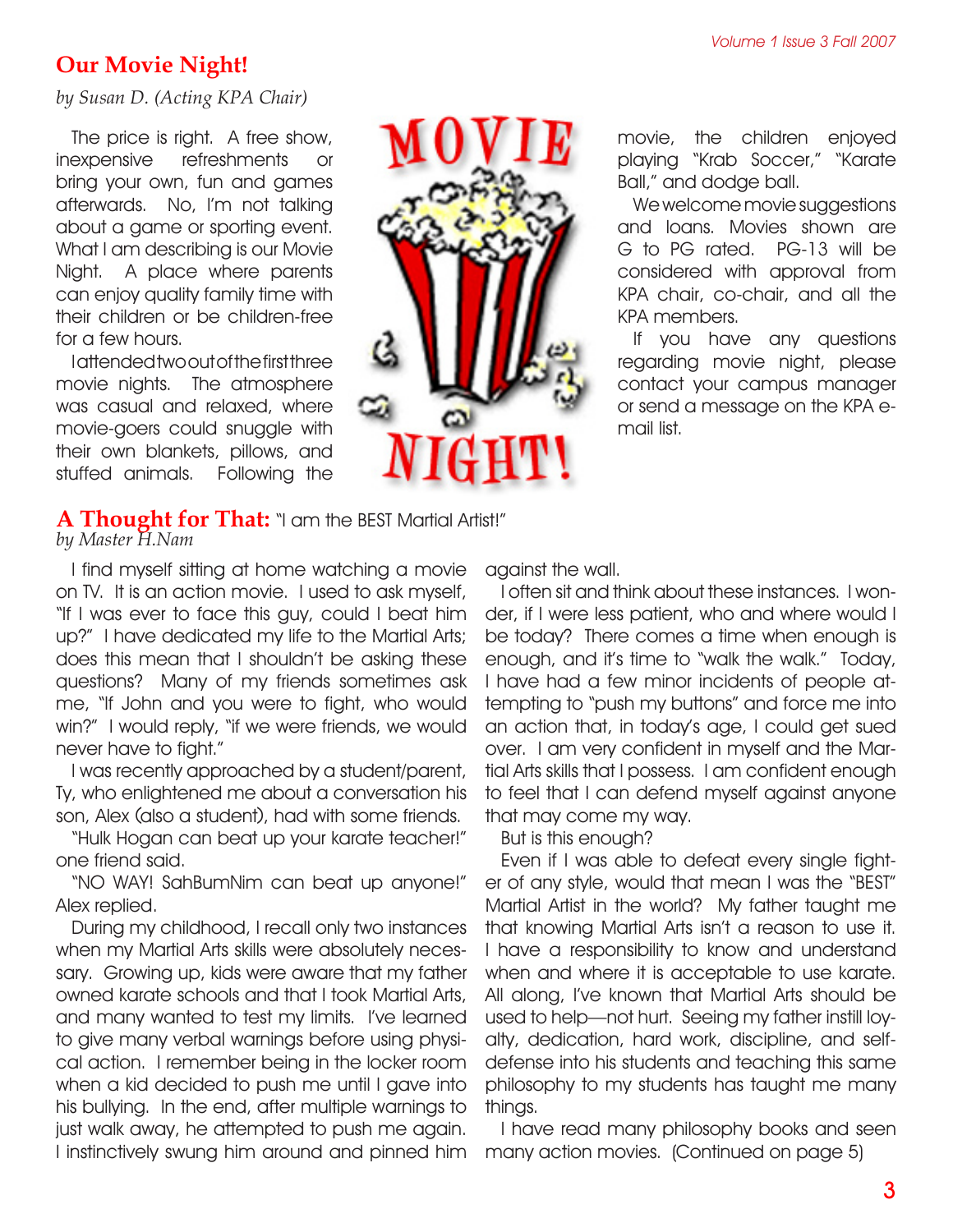### **A+CADEMIC A+CHIEVER TEAM 2006 - 2007**

#### $\star$  =New team member  $\oplus$  = 1st nine weeks  $\otimes$  = 2<sup>nd</sup> nine weeks  $\oplus$  = 3<sup>rd</sup> nine weeks  $\oplus$  = 4<sup>th</sup> nine weeks

Alicia S 34 Meghan S 34 Joshua P Nathan M Maura  $F \star 39$ Emily  $F \star \textcircled{3} \textcircled{4}$  $T.J. D. 399$ Bruce  $K \star \textcircled{3} \textcircled{4}$ 

Jonathon  $K \star \textcircled{3} \textcircled{4}$ Jessica K ★ ③ Alyssa  $H \star 30$ Hanna L  $\star$  34 Matthew  $B \star \textcircled{3}$ Noah B 34 MacKenzie L 34 Stacey  $N \star \mathcal{D}$ 

- Kevin  $N \star \textcircled{3}$ Zachary L  $\star$  3 Emily  $L \star \textcircled{3} \textcircled{4}$ Megan  $L \star \textcircled{3}$ Hollis B 34 Stephen D 34 Arielle S 34 Cort B 34
- Jarrett U Austin C 34 Caela G Trent  $K \star \textcircled{3}$ Catherine L **★** 34 Joseph L ★ 3 4

## **NEW BLACK BELT RECIPENTS**

Noah B (1st Dan) Mateus P (1st Dan) Tim S (2nd Dan) BuSahBum M.O'Hanlon (3rd Dan)

#### **NEW INSTRUCTORS**

GyoSa Ryan Drozynski (CLT – 1st Dan) GyoSa Susan DeCarlucci (NIT – 1st Dan) GyoSa Alicia Stoyanoff (NIT – 1st Dan)

GyoSa Meghan Stoyanoff (NIT – 1st Dan) BuSahBum Louis Nagoda (NIT – 3rd Dan) BuSahBum David Klink (NIT – 3rd Dan)

## **BIRTHDAYS**

*Have a Karate Celebration Party! ALL AGES ARE WELCOME TO CELEBRATE!*

**JULY** Anthony G – 1st William  $L - 4$ th Fiona  $R - 5$ th Debbie S – 7th BuSahBum M.O'Hanlon – 12th George U – 13th Carl  $G - 14$ th Austin  $C - 17$ th Nathanael O – 24th Scott  $D - 24$ th Stacy  $L - 24$ th Kaitlyn C – 29th



**AUGUST**

Maura F – 2nd Jessica K – 5th Jonathon K – 6th Khalil  $K - 7$ th Carmen S – 9th Kristy  $H - 10$ th Zachary  $L - 11$ th Emma  $S - 12$ th Christine K – 13th BuSahBum Lo.Nagoda – 14th David  $H - 16th$ Michael S – 16th Mason T – 17th Jim  $S - 19$ th Susan  $D - 20$ th GyoSa Li.Nagoda– 22nd Dakota A – 23rd Jared S – 23rd Matthew B – 23rd  $Ian L - 30th$ Julia  $H - 30$ th Shad  $A - 30$ th

#### **SEPTEMBER**

Connor R – 3rd Jarrett U – 3rd Jason  $S - 4th$ Emily  $O - 5$ th Montana E – 7th Megan  $L - 10$ th Yurishan K – 14th Gary  $F - 14$ th David W – 17th Lee  $A - 19$ th Rocci G – 19th **Kwan Jang Nim – 24th** Kevin  $K - 25$ th Adam  $H - 27$ th BuSahBum D.Klink – 28th

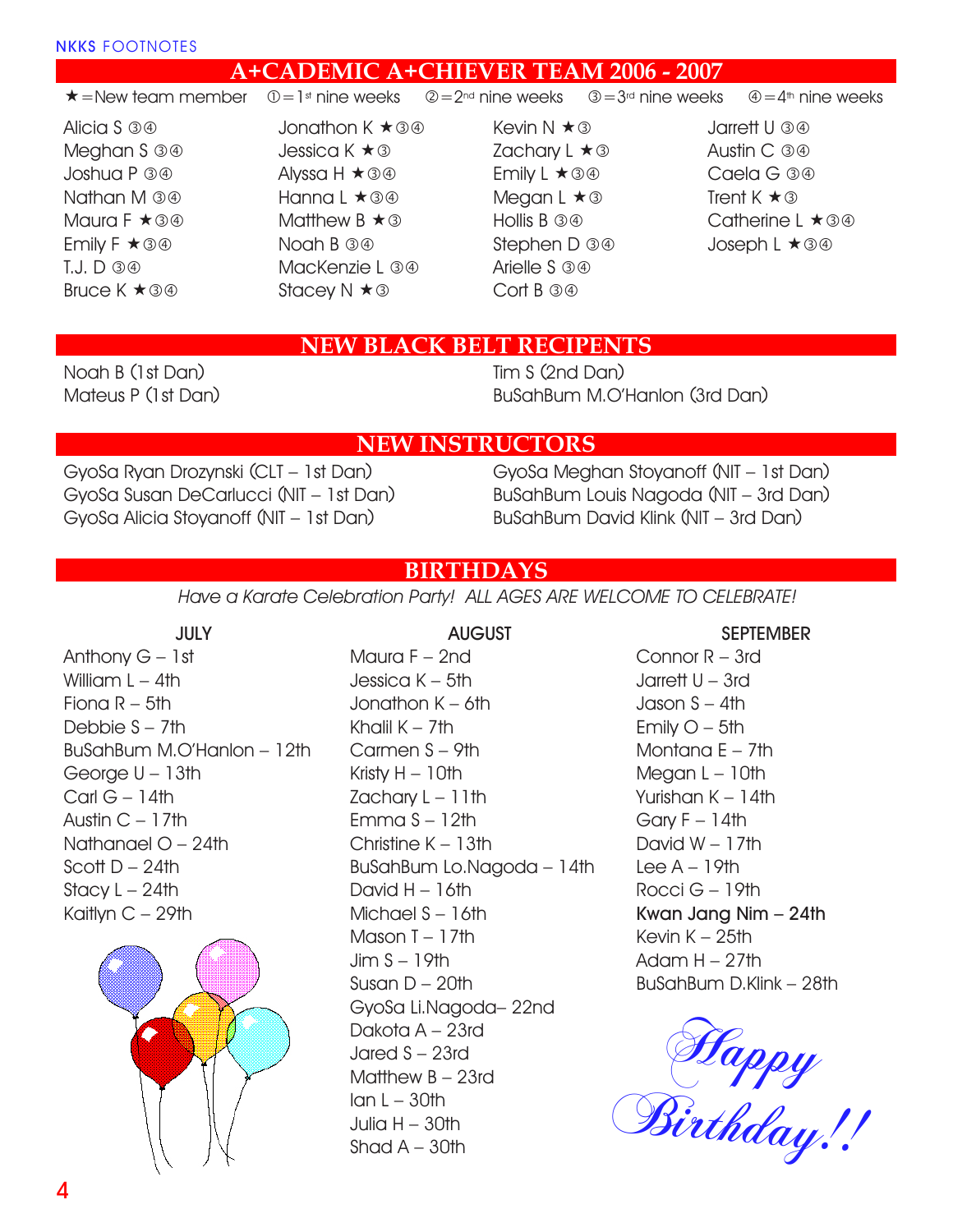## **UPCOMING EVENTS**

|                                           | OMINA E A ETA                                                                           |
|-------------------------------------------|-----------------------------------------------------------------------------------------|
| $RC = Robinson$ Campus                    | *ASK YOUR CAMPUS MANAGER FOR TIMES<br><b>CC= Cecil Campus</b><br>MC= Mt. Lebanon Campus |
| <b>JULY</b>                               | <b>AUGUST</b>                                                                           |
| 4 NO CLASS (4th of July)                  | NO BREAKING CLINIC THIS MONTH                                                           |
| 11 Children Breaking Clinic @ MC          | 11 2nd ANNUAL A+TEAM PARTY @ RC                                                         |
| 12 Adult Breaking Clinic @ MC             | (Academic Achiever 2006-2007 Team                                                       |
| All Belts Breaking Clinic @ RC            | Members Only)                                                                           |
| 13 All Belts Breaking Clinic @ CC         | 24-26 KARATE KAMP                                                                       |
| <b>14 LASER TAG TOURNAMENT</b>            |                                                                                         |
| NO CLASS ALL CAMPUSES                     | <b>SEPTEMBER</b>                                                                        |
| Pan-Am Tang Soo Do Federation Promotional | 1 & 3 NO CLASS ALL CAMPUSES (Labor Day)                                                 |
| Pre-Testing:                              | 5 Children Breaking Clinic @ MC                                                         |
| <b>18 CC</b>                              | 6 Adult Breaking Clinic @ MC                                                            |
| <b>19 RC</b>                              | All Belts Breaking Clinic @ RC                                                          |
| <b>20 MC</b>                              | 7 All Belts Breaking Clinic @ CC                                                        |
| NO CLASS @ CC                             | Pan-Am Tang Soo Do Federation Promotional                                               |
| Pan-Am Tang Soo Do Federation Promotional | Pre-Testing:                                                                            |
| Testing:                                  | <b>19 CC</b>                                                                            |
| 21 DORMONT PARK (Directions available)    | <b>20 RC</b>                                                                            |
| 10am: ALL STUDENTS                        | 21 NO CLASS @ CC                                                                        |
| SUMMER PICNIC (Immediately afterwards)    | МC<br>Pan-Am Tang Soo Do Federation Promotional                                         |
| <b>Bad Weather held at MC</b>             | Testing:                                                                                |
| 9am: CHILDREN                             |                                                                                         |
| 10am: ADULTS                              | <b>22 RC</b>                                                                            |
| PICNIC WILL BE HELD RAIN OF SHINE         | <b>Kwan Jang Nim's Birthday Celebration!</b>                                            |
| Pan-Am Tang Soo Do Federation Promotional | Pan-Am Tang Soo Do Federation Promotional                                               |
| <b>Testing MAKE-UP:</b>                   | <b>Testing MAKE-UP:</b>                                                                 |
| <b>23 MC</b>                              | <b>24 MC</b>                                                                            |
| CC                                        | <b>CC</b>                                                                               |
| <b>24 RC</b>                              | 25 RC                                                                                   |
|                                           | <b>Blue Belt to Black Belt Clinic</b>                                                   |
|                                           | <b>29 RC</b>                                                                            |
|                                           | NO CLASS ALL CAMPUSES (CLINIC)                                                          |

## **A Thought for That (con't from page 3)**

The messages always seem to contradict. Philosophy teaches us peace, love, and a way of life in harmony. Action movies that portray Martial Arts teach us that being the best fighter or the one to kill first is the best way to live. I would hardly think that the public will pay millions of dollars to see Jet Li or Jackie Chan teach philosophy. It is action that the public wants.

In our weekly "Greatest/Worst" discussion, I asked my younger students, "If a person is mean, can we change their heart by changing their face?"

And the answer was "NO!" With everything that Martial Arts teaches, it teaches us a way of life. I find myself fighting the toughest enemy I have ever known—myself. Every morning on my way to the karate school I tell myself, "be patient, caring, kind, respectful, and humble." These philosophies flow through the Martial Arts. I would like to leave you with this last thought: The "BEST" Martial Artist in the world brings peace to those around them and, most importantly, to themselves.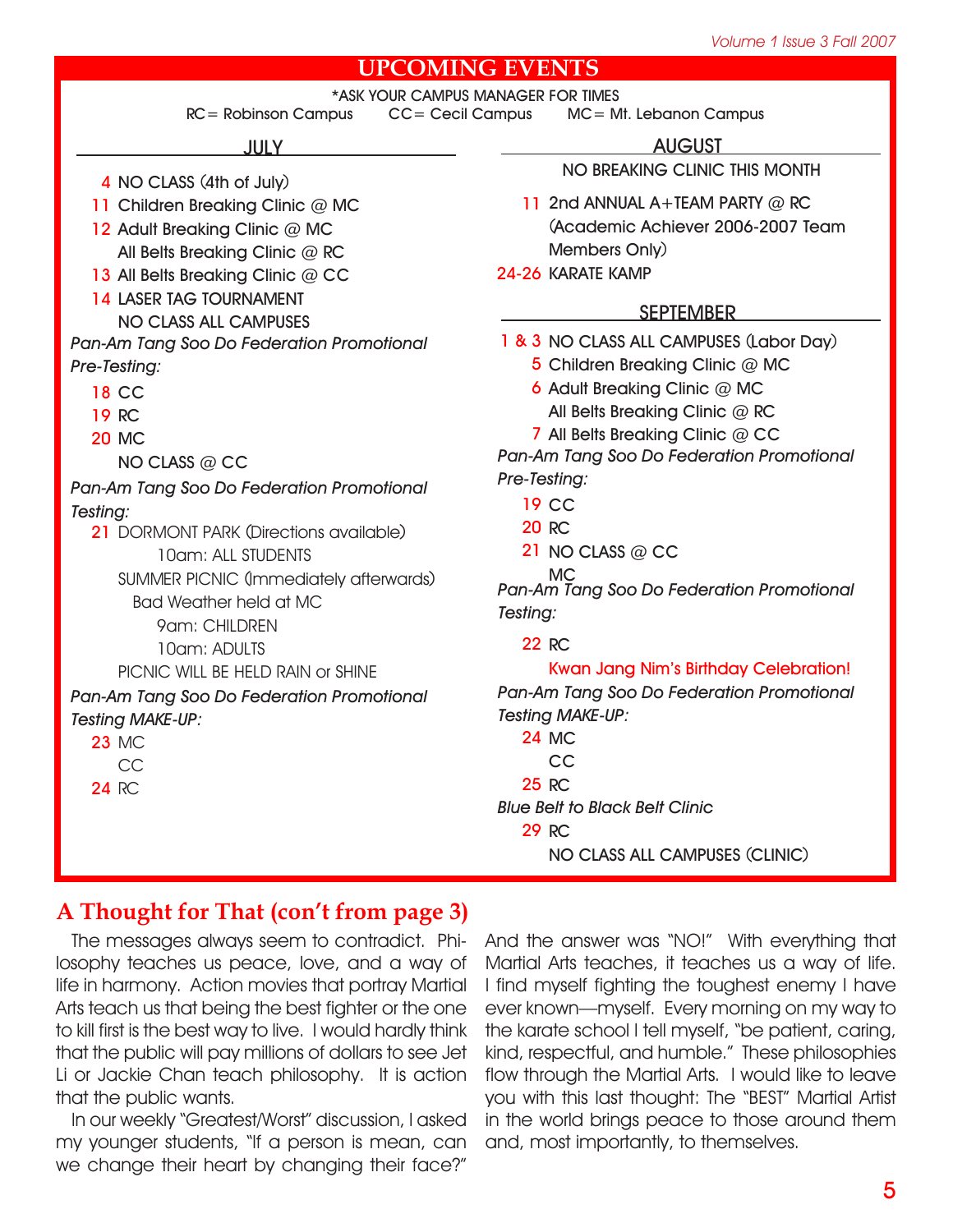#### **NKKS** FOOTNOTES **Karate and Me**

#### *by Tim Scales (2nd Dan Essay)*

I began taking karate lessons four and a half years ago because my daughter wanted to, and it was something we could do together. I didn't intend to, initially. I thought I'd just bring her to class and watch, perhaps, but after thinking about it, it seemed like a good idea. I had been looking for a way to become less of a couch potato and get into better shape, maybe lose a little weight in the process. This seemed like it might be a good opportunity to do that and spend some time with my daughter, too. After several months, my daughter lost interest and stopped coming to class. I continued, earning my black belt in 2005. I plan to stay with it as long as my body holds together enough to let me.

In the past, I have not enjoyed exercise. Running or biking is boring unless you are going somewhere (and it's even less attractive when it's raining or snowing). Any of these are also less attractive as I have gotten older and my knees have started to go. Exercise machines, weight training, or calisthenics at home have the same problem doing the same thing all the time gets old very quickly. I have tried one or another briefly over the years and have lost interest and motivation after a short time. Each of these activities also tends to concentrate on only one or two aspects of fitness—strength, flexibility, endurance, etc. rather than a balance of all aspects. Exercising on my own has also been difficult for me because of the lack of structure. What do I do next? How can I change my routine to improve? What can I do to make it interesting?

On the other hand, I enjoy karate. Classes are structured, but not the same every day. There is always a mix of activity—stretching for

differently. Sometimes I learn something from them and sometimes I help out another student. I may come home after class and collapse, but I am not bored. And I always do a little better the next time.

There is also a social aspect to karate that is missing from many of the other fitness programs I have tried over the years. The people you meet in class are not whiners, nor are they lazy or trying for a quick fix. No one is here who does not want to be or who is not willing to work and push themselves. No one is trying to lose thirty pounds in thirty days or get their money back (at least no one who lasts long). My fellow students are from many different backgrounds, and I would often not encounter them anywhere else. You can't avoid interacting with others, whether as teacher and student, as sparring or stretching partners, or just groaning together after an especially tough workout. For me, class is not only fitness; it is a chance to meet interesting people I might not have had a chance to meet otherwise.

Even if I am tired after class, I come home relaxed and more mellow. There is something about pushing yourself as hard as you can, or a little harder, that makes the routine annoyances of life seem a lot less important. I'd like to think this has made it a little easier for others to get along with me, and I know I have had an easier time myself.

I have changed over the past four and a half years. Since I have been coming to class, I

*"I have gotten more confident pushing yourself to your limits and finding they don't push back quite as hard as you worried they would does that."*

flexibility, strengthening  $L$ and balance exercises, forms and sparring for endurance, etc. I may be in pain sometimes, but I am never bored. I can see myself improving over time, stretching a little lower, holding my own in sparring a little better, performing forms and basic techniques a little more cleanly. I compare myself to others, seeing how they do things

**have gotten stronger.** I couldn't do fifty pushups four years ago without falling on my face (it's still no picnic, of course, but I can do it). I have even lost a few pounds,

not quickly, but at least consistently, and what's left is more muscle and less fat. I have gotten more confident—pushing yourself to your limits and finding they don't push back quite as hard as you worried they would does that. This has not happened all at once, or even in noticeable steps all the time. For me it has been a gradual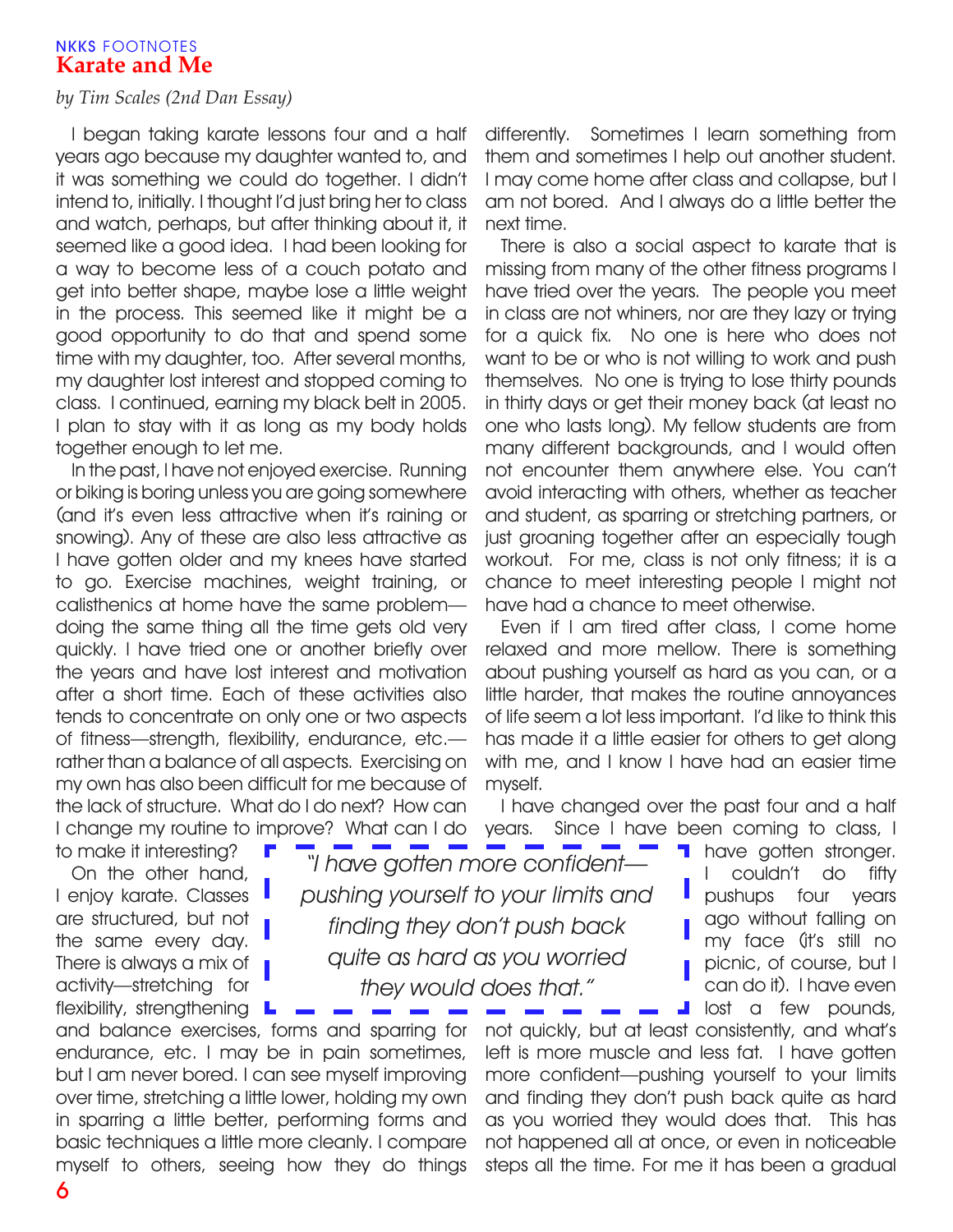## **Karate and Me (con't)**

process, a growing experience (it's encouraging that this can still happen when you are almost fifty). I am proud of what I have accomplished here.

I also find myself applying aspects of Tang Soo Do, both physical and mental, into other parts of my life in small ways. Standing in line or in a PAT trolley? Step into a fighting stance and see how long you can hold it. This not only helps you balance better when the trolley shakes and swerves, but also makes an otherwise boring ride pass more quickly. Frustrated in a meeting? A couple slow Dan Jan breaths get rid of some of the tension. Think a quick back-stab will get you

## "ABILITY IS WHAT YOU ATE capable or poing. Morivarion Determines what you bo. Attitude determines how WeLL YOU DO IT."

## **PTF Testing (con't from front page)**

his exploding apple kick, stepping on broken glass while breaking boards, and his remarkably breathtaking techniques while signifying an imaginary sparing match through the performance of a traditional master's form. However, the room became respectfully silent as Kwan Jang Nim performed his first demonstration in many years to his devoted students and Tang So Do family. During his performance, I sat reminiscing of the numerous demonstrations I have seen of KJN. As a child, I remember watching KJN crack walnuts with his bear hands, carry pails of water on bicycle spokes pierced through his forearms, break bricks, slice a watermelon in half with a sharp sword while blindfolded, which happened to be placed on someone's bare stomach, and various other absolutely shocking performances of mental and physical discipline. Many new students are unaware of the true ability of our world-renowned ahead at work? "In fighting, choose with sense and honor." Not only do you look better to others by taking the high road, but it's easier to live with yourself. The Five Codes of Tang Soo Do is good advice for life.

It is not always easy to find the time to attend class. Between a sometimes more than fulltime job, two kids and their activities, my wife's job and the groups she is involved in, there are many competing demands on my evenings and weekends. But, it is worth it for me. I always look forward to class, and almost always feel as if I have accomplished something when I head home.



Grandmaster. His amazing abilities linger into his late 50's and continue to astonish us all. Kwan Jang Nim's dedication to Tang So Do makes me feel proud to be one of his Master Instructors. Every student should feel proud to say that they have learned from truly the best!

Last, but certainly not the least, SBN Nam took a moment of gratitude to thank all of the parents of our Tang So Do family who have been working hard to support the school in many fund raisers and other karate events. Carnations were given out to all parents in celebration of Parent's Appreciation Day. And newly appointed Assistant Instructors and Training Instructors were announced. Thank you all for attending this tremendous event, and we hope to see you again at our next Promotional Testing/Summer Picnic in July!

**Tang Soo!**